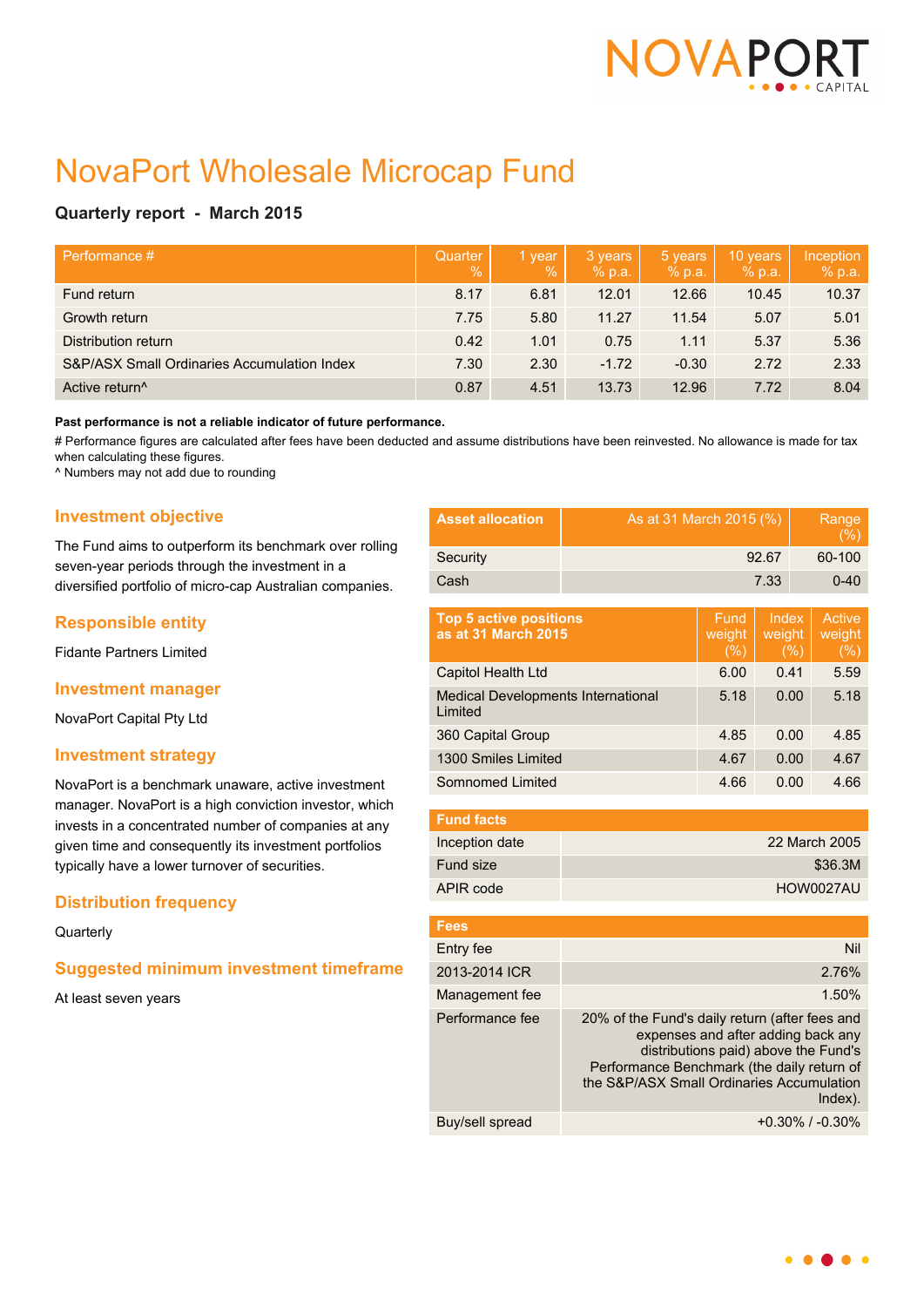## **Sector exposure as at 31 March 2015**



## **Market overview**

The Small Ordinaries Accumulation Index bounced back over the March quarter to finish up 7.30% making it easily the best quarter since September 2013 (which finished up 14.89%). Unlike recent quarters, the disparity between the industrials and resources sectors was not as material with the former up 7.52% and the miners up 6.33%.

The key event over the quarter was the release of December half results. As highlighted in last month's update, accompanying commentary highlighted subdued conditions across the domestic economy. Following a 25 basis point reduction in February, the Reserve Bank elected to hold rates steady in March. However, the likelihood remains rates will decline further from current levels given generally weaker economic conditions.

Including revisions over March, forecast earnings for the remainder of the financial year are lower than expectations at the beginning of the quarter which is not unusual as we move through the financial year. However, while downgrades have exceeded upgrades, the net impact on total market earnings has not been as negative as more recent reporting periods. This suggests we are moving along the bottom of the earnings cycle. Earnings multiples remain elevated implying the market is prepared to look through a subdued profit environment for now given the expectation that lower interest rates, a weaker Australian dollar, increased resources production (as opposed to construction) and strong housing construction activity will contribute to improved earnings growth moving into 2016.

## **Fund performance summary**

The S&P/ASX Small Ordinaries Accumulation Index returned +7.30% for the quarter. The fund outperformed the market and delivered a +8.17% return over the quarter.

## **Performance of key securities**

### **Key contributors**

| Security name                              | Sector             |      | Active weight %   Value added % |
|--------------------------------------------|--------------------|------|---------------------------------|
| Medical Developments International Limited | <b>Health Care</b> | 5.18 | 2.40                            |
| <b>Chandler Macleod Limited</b>            | <b>Industrials</b> | 3.36 | 1.33                            |
| Capitol Health Ltd                         | <b>Health Care</b> | 5.59 | 0.93                            |

## **Medical Developments International Limited**

Medical Developments continues to enjoy strong growth in sales, gross margins and EBIT and is pursuing European regulatory approval for the sale of Penthrox in select EU markets. A positive outcome would position the company to add additional EU